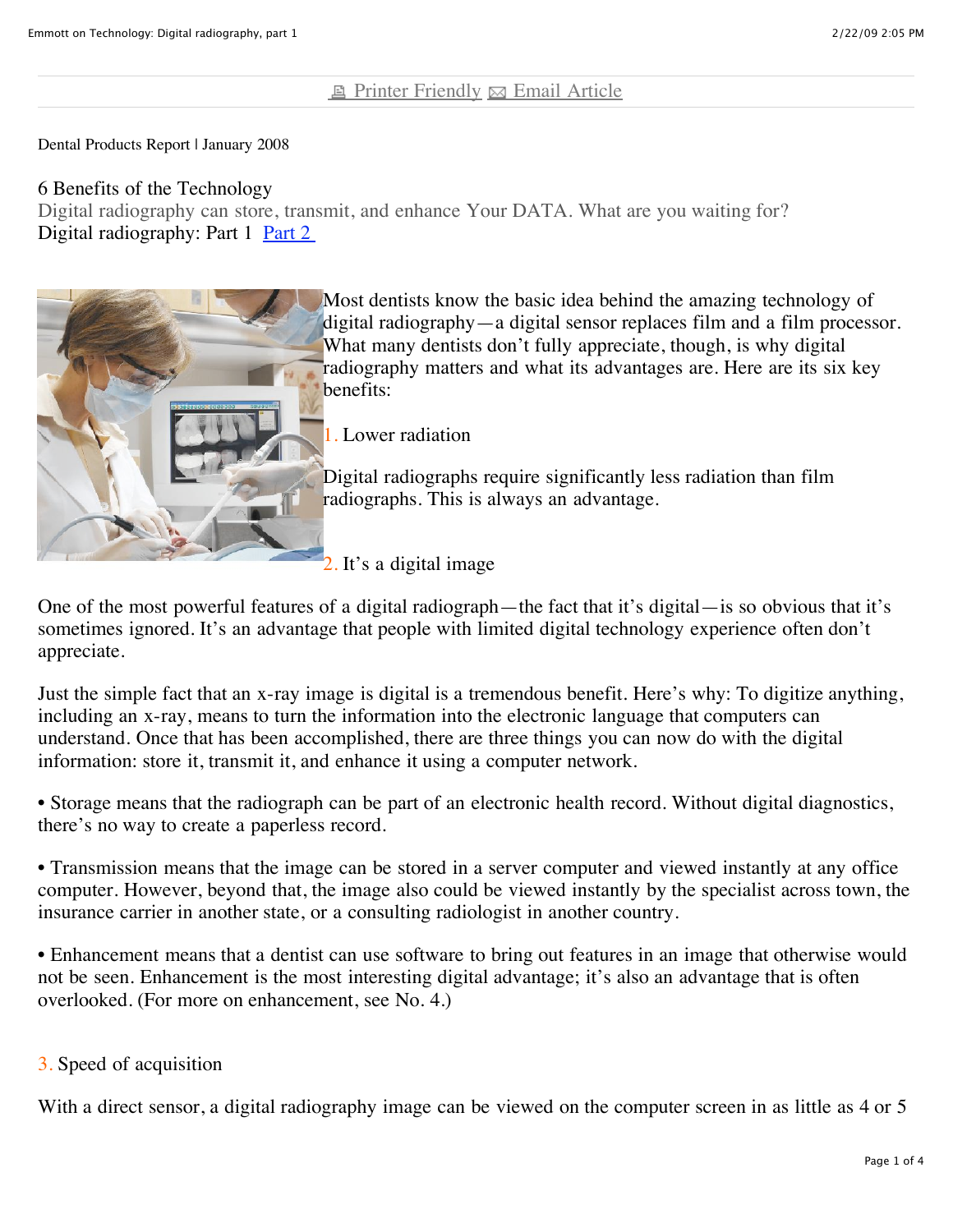seconds after the sensor is exposed. Once again, this advantage is not always appreciated. We tend to compare the time it takes for an image to appear on the screen—4 or 5 seconds—with the time it takes to process an x-ray—4 or 5 minutes. However, when you examine the workflow, there is much more time and fuss involved with film than simply the time it takes to process the image, as follows:

After a film is exposed, the technician must leave the room, which creates an asepsis issue with gloves and cleanup. The film packs must be opened in a dark room and inserted in the processor. After the films are processed, they need to be properly placed in a dated and labeled film mount. Then the mounted films need to be returned to the clinical area for viewing.

As a general rule, it takes 8 to 10 minutes after exposure before a dentist can view a film image for diagnosis. Digital acquisition is not just a little faster than processing film; it's 120

times faster. Here's another great benefit from a direct sensor's speed of Digital radiography means... cone cut the distal, or overlap the interproximal, you can see the error in transmit, or enhance it. seconds and make the necessary positioning adjustments to the sensor or 3 A fast procedure...View an acquisition, and one that's almost never discussed: A user can view the image before the sensor leaves a patient's mouth. If you miss the apex, the cone to get a perfect image.

processed, and then you would have no physical reference point to return not visible to the naked eye. With film, you would not know about these problems until the film was to, so that you could improve the image.

# 4. Why enhancement matters

At the most basic level, a radiograph is a diagnostic tool. However, a

radiograph does not possess any intrinsic diagnostic knowledge. It only has value because we have learned to interpret features we see on an image to mean the tissue is either healthy or there is a pathological change. These features can indicate dental caries, bone loss, periapical pathology, or a host of other concerns. Generally, we make these determinations based on the density of the tissues as indicated by the shade of the image as it varies from black to white and as it compares to similar features on the image.

This rather convoluted description is intended to demonstrate that there's nothing special about a radiographic film. It's the data contained on the film, and our ability to see and interpret that data, that leads to diagnosis. To evaluate a digital radiograph on the basis of how similar it is to film is to miss the point.

A better evaluation of a radiograph would be to ask:

- Does this image contain information or data that I can use to make a diagnosis?
- Can I accurately interpret that data?

Based on these criteria, a digital radiograph is (or, at least, has the potential to be) a much better diagnostic tool than a film radiograph. A high-resolution digital radiograph will capture more individual data points than film. In fact, a digital radiograph will capture more data than we can see.

**1** Lower radiation **2** A digital image…Store, image in 4 or 5 seconds. **4** Enhancement…Use software to bring out diagnostic features **5** The Wow! factor…Patients are impressed when a digital image of

computer. **6** Money and time savings.

their teeth shows up on the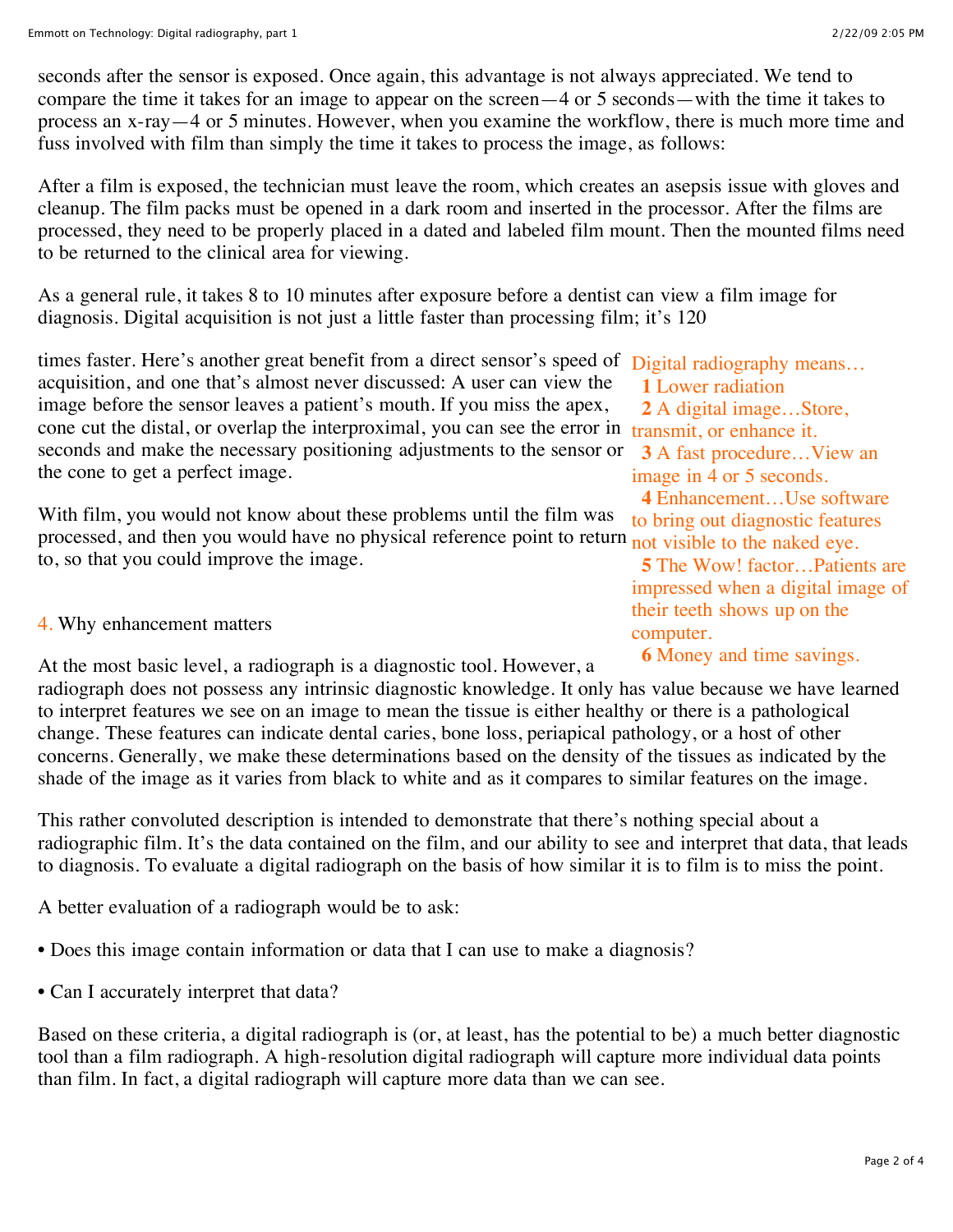Cost of digital vs. film radiography Digital radiography is less expensive than film radiography when you compare the following costs:

### **» Digital**

Sensor \$8,000 Software \$3,000 Connections \$1,000 Total \$12,000

# **» Film**

Auto processor \$7,400 Darkroom \$2,250 Film, chemicals, mounts \$5,300 Total \$14,950

*Note:* The costs of digital radiography do not include the cost of a computer network (which most offices already have in place for other high-tech uses). For more details about how film costs are calculated, see "Basis for cost estimates."

For example, each pixel—or dot—on the x-ray can be one of 256 different shades from pure white to pitch black. Our eyes can only detect about 60 to 100 different shades. In practical terms, what this means is that the shade may change slightly from one pixel to the next, but the change is so slight that we cannot see it.

However, the software does know if the shade has changed. We can use the software in one of two ways: We can use the enhancement tools, such as brightness and contrast, to bring out these subtle differences, or we can simply ask the software to detect changes and evaluate them to decide whether they indicate a pathologic change.

5. Wow!

Another advantage is the Wow! factor. Patients are impressed when, in seconds, they see their image pop up on the computer screen. And they are much more likely to tell a friend or family member about the digital image and the office than they would if it were just a film image. Furthermore, in the near future, digital radiography will no longer be a Wow! factor—it will be expected. Any office still using film will be viewed as out of date.

6. Digital radiography costs less than film

The final advantage of digital radiography—which may be a shock to many dentists—is that digital radiography is less expensive than film. (See "Cost of digital vs. film radiography" on page 34.)

Once a computer network is in place, the cost of adding digital radiography runs between \$12,000 and \$14,000. (This cost doesn't include a computer network, which also is used for so many other high-tech systems.)

Compare this to the cost of film radiography, which runs about \$14,950.

In addition, the total cost of film radiography does not take into account the many hundreds of hours of time saved by not waiting for x-rays. The time saved (about 442 hours a year) can easily amount to more than \$10,000 a year in labor costs.

Basis for cost estimates

Here's a closer look at how the costs of film radiography are calculated and how the time you save also saves you money on labor costs: